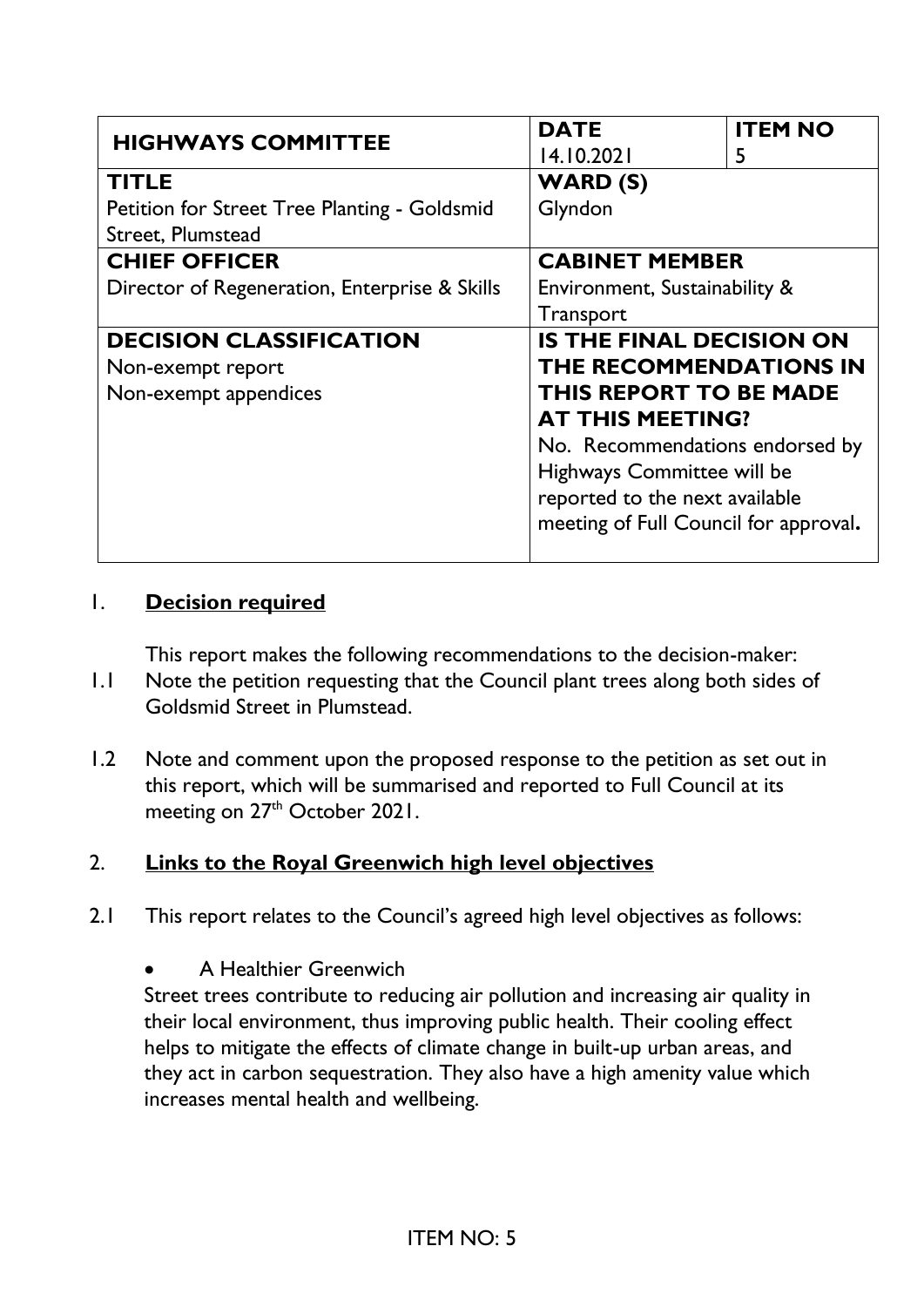## • A Great Place to Grow Up

Urban greenery contributes to a sense of civic pride and gives young people a greater sense of connection with their environment. Urban greening creates a more pleasant environment to live and play in, and nature has been shown to have positive benefits on children, especially post-lockdown.

## • A Cleaner, Greener Greenwich

Studies show streets with tree canopy cover are less likely to suffer from antisocial behaviour such as graffiti and vandalism.

### • A Great Place to Be

Street trees enhance the visual aspect of a neighbourhood and make it a more desirable environment. Trees encourage people to leave the house where they are more likely to interact with their neighbours and build stronger social relationships.

• A Strong Vibrant and Well-run Borough

By responding to this petition and listening to our residents wishes, we are demonstrating how well-run our Borough is.

## 3. **Purpose of Report and Executive Summary**

- 3.1 A petition containing 7 signatures was presented to the meeting of Council on 23 June 2021 by Councillor Adel Khaireh.
- 3.2 The petitioners have requested that consideration be given to plant trees along the pavement on Goldsmid Street.

### 3.3 The substance of the petition reads:

"*I think some small trees will make our little road look so much nicer, with careful consideration of course to ensure they do not take up too much of the street width to allow for space for pushchairs and wheelchair users."*

### 4. **Introduction and Background**

4.1 The Council manages and maintains approximately 16,000 street trees across the Royal Borough. Street trees are those trees that are planted within the streets maintained by the Council, usually on pavements and grass verges. Many more thousand trees are within the Councils Housing Estates, Parks and Opens Spaces.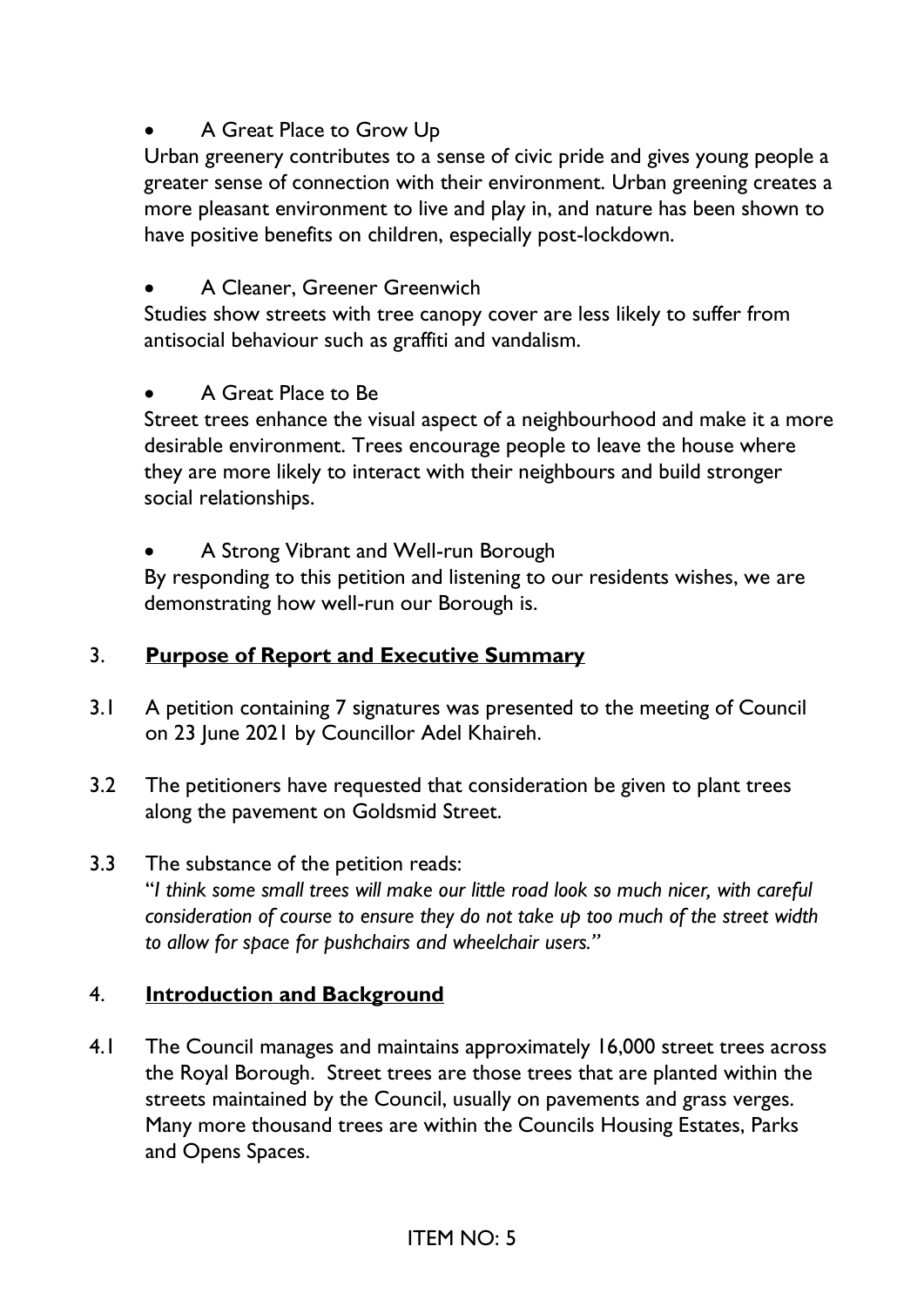- 4.2 A copy of the current policy, which sets out the general approach the Royal Borough takes to managing its street trees can be found at Appendix 1 of this report. In summary, the policy provides that the Royal Borough has work programmes in place to ensure its street trees:
	- remain safe and risks to injury or property damage are managed
	- remain healthy
	- are suitable for their setting and their size managed where needed
	- contribute to the health and amenity of the borough
- 4.3 The policy also sets out the main criteria for when street tree removal should be considered as well as general planting requirements.
- 4.4 The total street tree budget, to meet these policy objectives, is £465,000 per annum.
- 4.5 Approximately 250 street trees are removed (felled) each year. This is normally due to reasons such as the tree dying or old age, disease, increasing maintenance burden, property damage or inappropriate species or size.
- 4.6 Where trees are removed to facilitate development, compensation from the developer is recovered to ensure off set planting (nearby) can be completed.
- 4.7 The Council plants around 500 new street trees per year, costing around £125,000. This means the number of street trees is increasing over time (by approximately 100 to 200 per year). The significant proportion of this planting is aimed at replacement or gap planting in existing stands of trees.
- 4.8 As with many Council budgets there are significant financial pressures to maintain the current situation. Costs have increased over time and as the number of street trees increases further pressure on maintenance budgets has meant some cyclical work spreads out. This means areas (trees) that have traditionally been pruned, say, once every three to four years are now pruned once every four to five years and this has led to concerns from some residents (about the size of some trees / property encroachment etc).
- 4.9 Opportunities to supplement the budget are always taken and recent planting programmes have been supplemented with funds from the Highways Improvement Local Labour (HILL) Project and compensation payments for the loss of trees through development.
- 4.10 Currently there are no street trees planted in Goldsmid Street but there are stands of trees in adjacent roads such as Sladedale Road and Lakedale Road.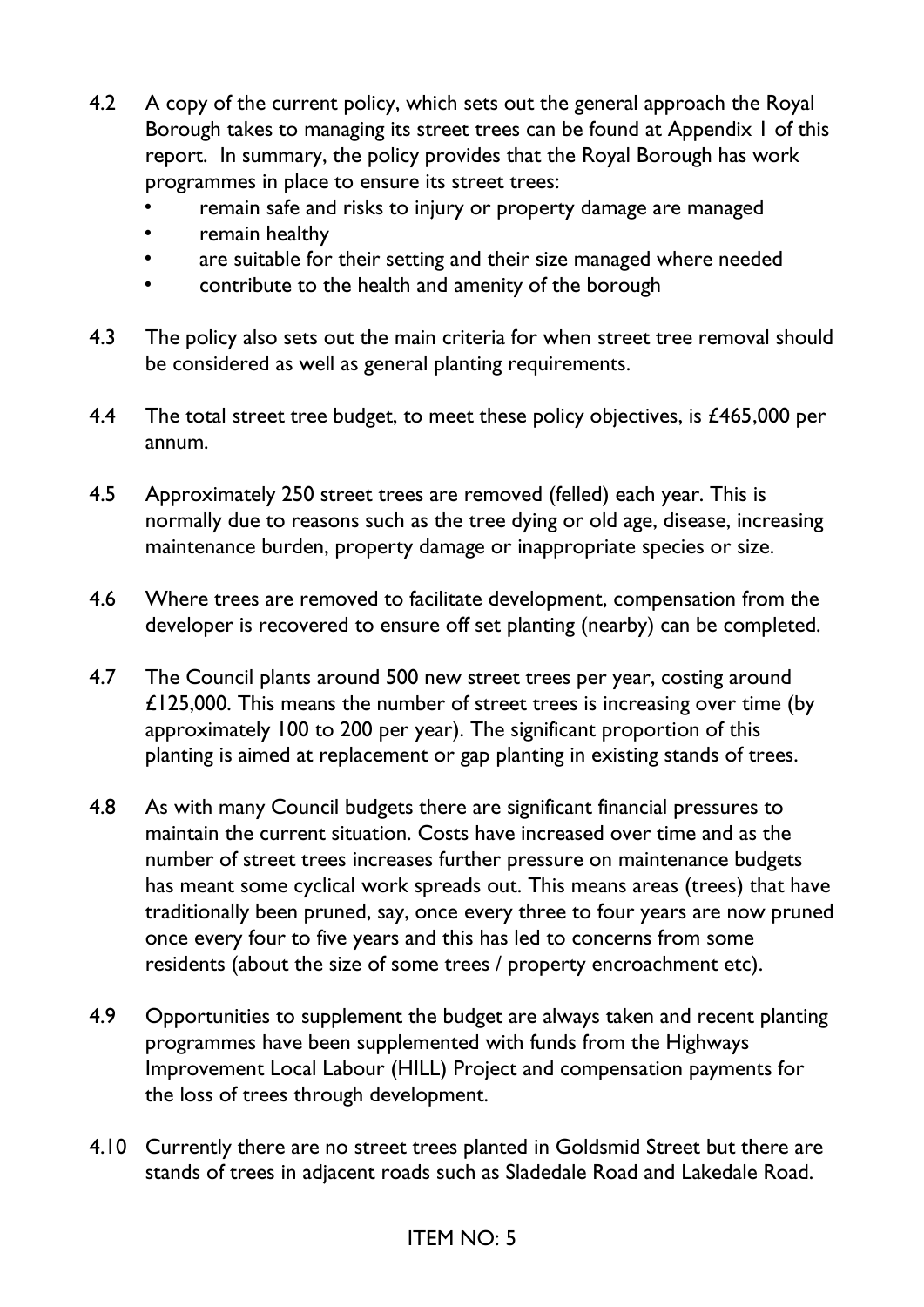- 4.11 There are a number of streets in the borough where there are no street trees, but it is not clear why there is no planting in Goldsmid Street.
- 4.12 Goldsmid Street is a relatively quiet side road connecting Sladedale Road and Lakedale Road, with post Victorian terraced housing and post war housing.
- 4.13 Having completed a preliminary assessment of Goldsmid Street officers consider that the footway widths in the main would accommodate tree planting and that the relatively wide carriageway would allow reasonable canopy encroachment without presenting a hazard to larger vehicle such as refuse lorries. However, a detailed site investigation would be required to ensure that no ground conditions (such as underground utility services) or any other on-site factors would make the planting of street trees impractical in this location.
- 4.14 Accordingly officers conclude that in principle there is scope and space within Goldsmid Street to accommodate some street tree planting, and that subject to a detailed site investigation and a residents' survey of the street, officers recommend that the request for the street tree planting go ahead.
- 4.15 Powers to plant and maintain trees in the highway are contained in Section 96 of the Highways Act 1980 and those powers must be exercised in accordance with the provisions of that section.

### 5. **Available Options**

5.1 The available options are as follows:

i) Note the petition and recommendations to carry out a detailed site investigation and survey with the residents of Goldsmid Street and, subject to the outcome of that detailed site investigation and residents' survey, plant street trees in Goldsmid Street, Plumstead.

ii) Do nothing: this would mean that the petition is rejected and no further recommendation is made.

#### 6. **Preferred Option**

6.1 The preferred option is Option (i) – Plant street trees in Goldsmid Street, Plumstead.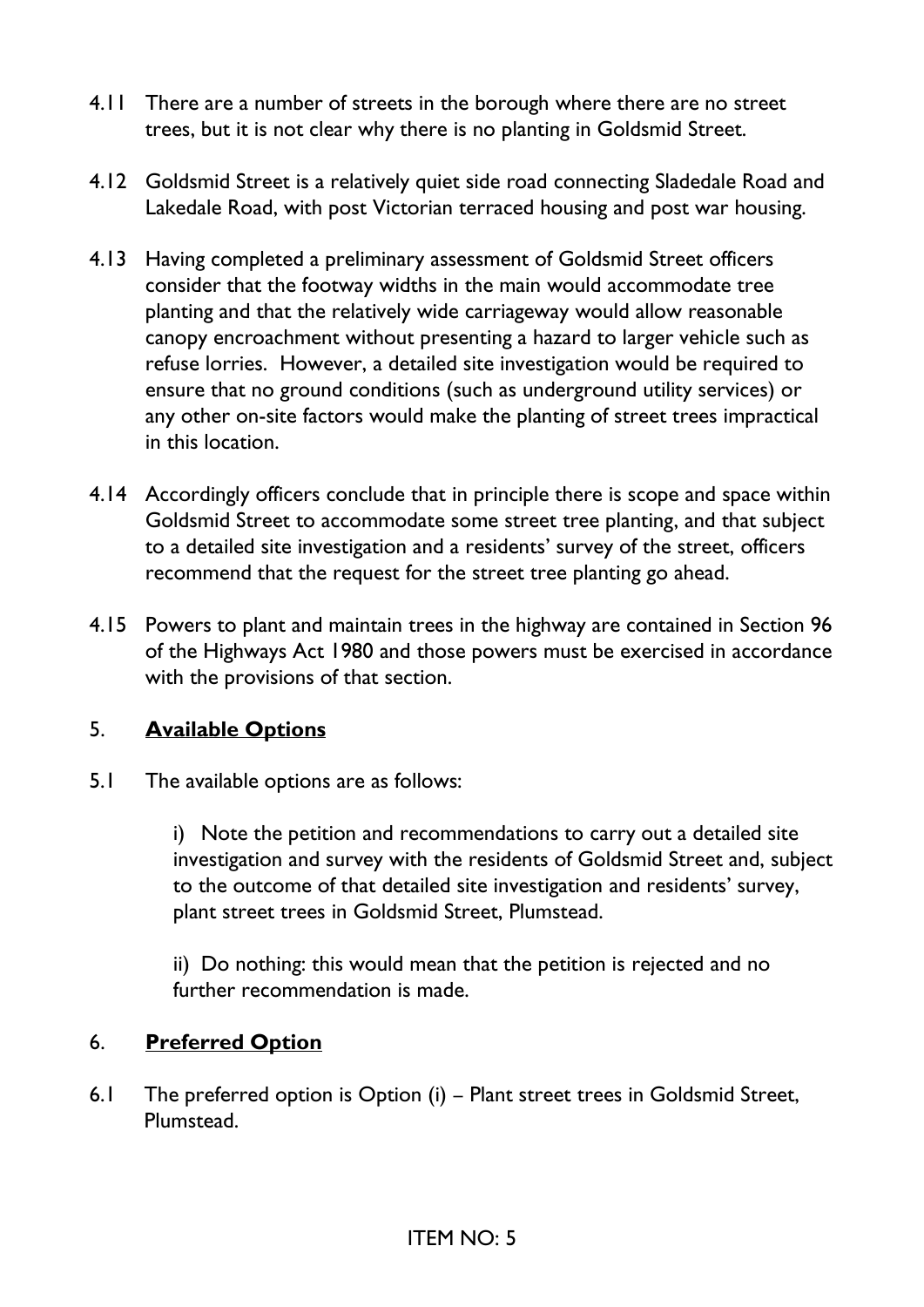Undertaking a detailed site investigations to ensure Goldsmid Street is suitable for tree planting and that no ground conditions (such as underground utility services) or other on-site factors would make this impractical;

- Subject to satisfactory results from the site investigations, developing a tree planting proposal;
- To carry out consultation on the proposal with the residents of Goldsmid Street (all letter boxes in the street); and
- A decision to be taken on whether or not to implement the proposed scheme, following due consideration given to any representations and any valid objections made in response to consultation with residents. This would need to be the subject of a separate decision report in due course.

### 7. **Reasons for Recommendations**

- 7.1 The planting of street trees in the road would have a positive impact on improving amenity and the general streetscape as well as environmental improvements. Street tree planting contributes to improved air quality.
- 7.2 The Council will undertake detailed site assessment to ensure Goldsmid Street is suitable for tree planting and that nothing (such as underground utility services) prevents this.
- 7.3 Subject to satisfactory results from the site investigations a tree planting proposal will be developed. The proposal will be formally shared with residents of Goldsmid Street (all letter boxes in the street) in the form of a consultation.
- 7.4 Consultation responses will be assessed, and a decision will then be taken whether to:
	- 1. Progress with the scheme, as consulted. Or
	- 2. Progress with the scheme with minor amendments taking account of comments made (if received). Or
	- 3. Not to progress due to 50% or more of the consultation responses objecting.
- 7.5 Due to the time of year planting would be undertaken during the 2023-24 tree planting programme. This will run from November 2023 to February 2024.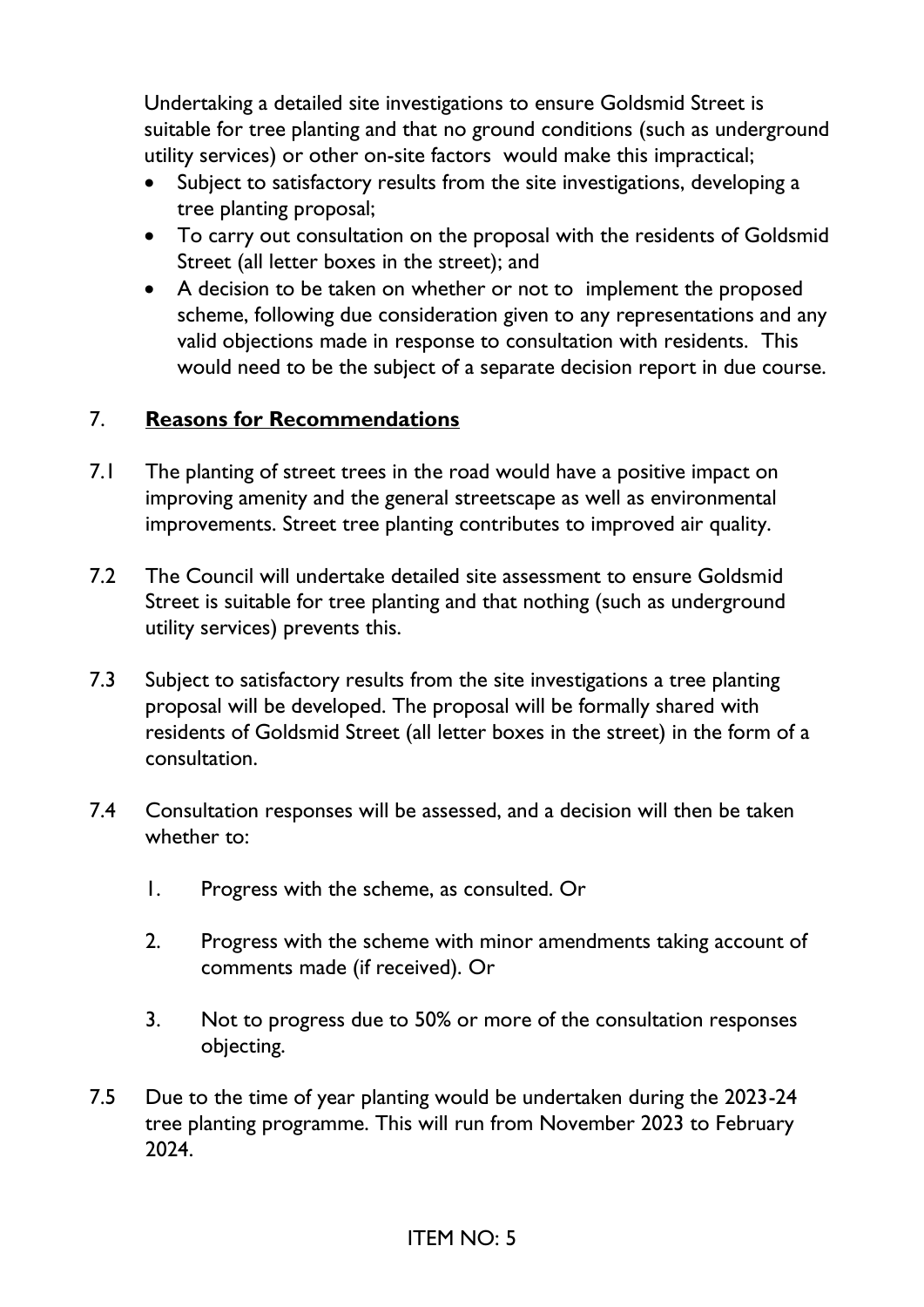- 7.6 The cost of the planting, and future maintenance costs, will be met by the existing Street Tree Maintenance (revenue) Budget.
- 7.7 The species of tree selected will made with future maintenance in mind, with the following criteria:
	- A native / semi native species if possible
	- A tree that does not produce large fruits
	- An ascending habit, rather than one with large spread
	- A tree of suitable mature size that fits within the setting
- 7.8 The normal species consider for small street plant are *Amelanchier arborea 'Robin Hill', Magnolia denudata 'Yellow River'* and *Magnolia Susan* and *Parrotia persica 'Vanessa'*

## 8. **Consultation Results**

- 8.1 If the Highways Committee approves the recommendation in this report, the next step would be to consult with the residents of Goldsmid Street to further develop the proposal.
- 8.2 A residents' survey would be carried out among all residents of Goldsmid Street via post to ask for their approval/rejection of the proposal. If the majority of responses would be positive, the scheme would go ahead.

| <b>Issue</b>           | <b>Implications</b>                    | <b>Sign-off</b>            |
|------------------------|----------------------------------------|----------------------------|
| <b>Legal including</b> | The Highways Committee is              | Eleanor Penn,              |
| Human Rights Act       | requested to note the petition         | <b>Assistant Head</b>      |
|                        | presented by Councillor Adel           | of Legal                   |
|                        | Khaireh to the Council meeting held    | <b>Services</b>            |
|                        | on 23 June 2021, and to comment        | (Planning &                |
|                        | upon the proposed response to this     | Procurement),              |
|                        | petition, as outlined in this report.  | 29 <sup>th</sup> September |
|                        |                                        | 2021                       |
|                        | Article 3.01(a) of the Council's       |                            |
|                        | Constitution provides that residents   |                            |
|                        | of the Borough may bring concerns      |                            |
|                        | to the direct attention of the Council |                            |
|                        | by asking a member to present a        |                            |
|                        | petition. Paragraph A1.19 of Part 4 of |                            |
|                        | the Constitution requires that         |                            |

## 9. **Cross-Cutting Issues and Implications**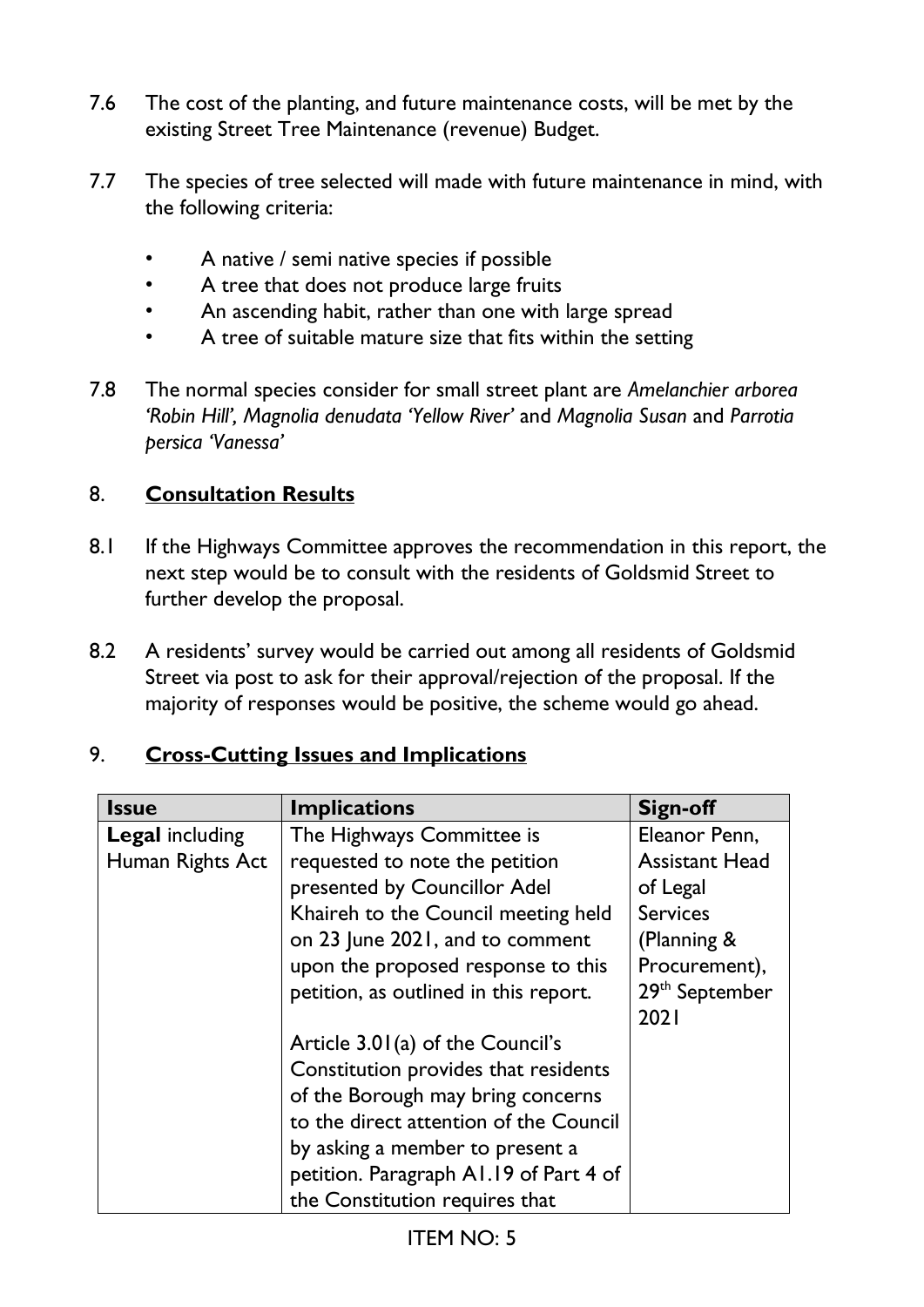|                       | petitions are referred to the relevant              |                                         |
|-----------------------|-----------------------------------------------------|-----------------------------------------|
|                       | Chief Officer for investigation and                 |                                         |
|                       | response. The outcome of the                        |                                         |
|                       |                                                     |                                         |
|                       | investigation is to be reported back                |                                         |
|                       | to full Council within two meetings.                |                                         |
| <b>Finance and</b>    | The Highways Committee is                           | Sue Rock                                |
| other resources       | requested to note the petition                      | Accountancy                             |
|                       | regarding the planting of trees along               | <b>Business</b>                         |
|                       | Goldsmid Street and note the                        | Change                                  |
|                       | response to the petition as set out in              | Manager                                 |
|                       | this report which will be reported to               | (9/9/21)                                |
|                       | Council on 27 <sup>th</sup> October 2021.           |                                         |
|                       | If approved following consultation it               |                                         |
|                       | is proposed this scheme would be                    |                                         |
|                       | funded from existing revenue                        |                                         |
|                       | resources.                                          |                                         |
| <b>Equalities</b>     | Decision-maker is aware of the                      | Jack Partridge,                         |
|                       | requirement under the Public Sector                 | <b>Senior Street</b>                    |
|                       | Equality Duty (s149 of the Equality                 | <b>Tree Engineer</b>                    |
|                       | Act 2010).                                          | (9/9/21)                                |
|                       | This report makes contribution to                   |                                         |
|                       | the Council's Equality and Equity                   |                                         |
|                       | Charter and the Council's Equality                  |                                         |
|                       | Objectives 2020-2024. Specifically                  |                                         |
|                       | HEMS, contributing to a healthy and                 |                                         |
|                       | safe environment as well as                         |                                         |
|                       | contributions to social care and                    |                                         |
|                       | health.                                             |                                         |
| <b>Climate change</b> | Planting trees contributes to climate               | Jack Partridge,                         |
|                       | change mitigation, sequesters carbon                | <b>Senior Street</b>                    |
|                       | and reduces the carbon footprint of                 | <b>Tree Engineer</b>                    |
|                       |                                                     | (9/9/21)                                |
| <b>Risk</b>           | the borough.<br>This matter does not feature in the |                                         |
|                       |                                                     | Jack Partridge,<br><b>Senior Street</b> |
| management            | Risk Register nor should it.                        |                                         |
|                       |                                                     | <b>Tree Engineer</b>                    |
|                       | Operational risks are the                           | (9/9/21)                                |
|                       | responsibility of the report author.                |                                         |

### 11. **Report Appendices**

Appendix 1: DRES Highways Tree Policy